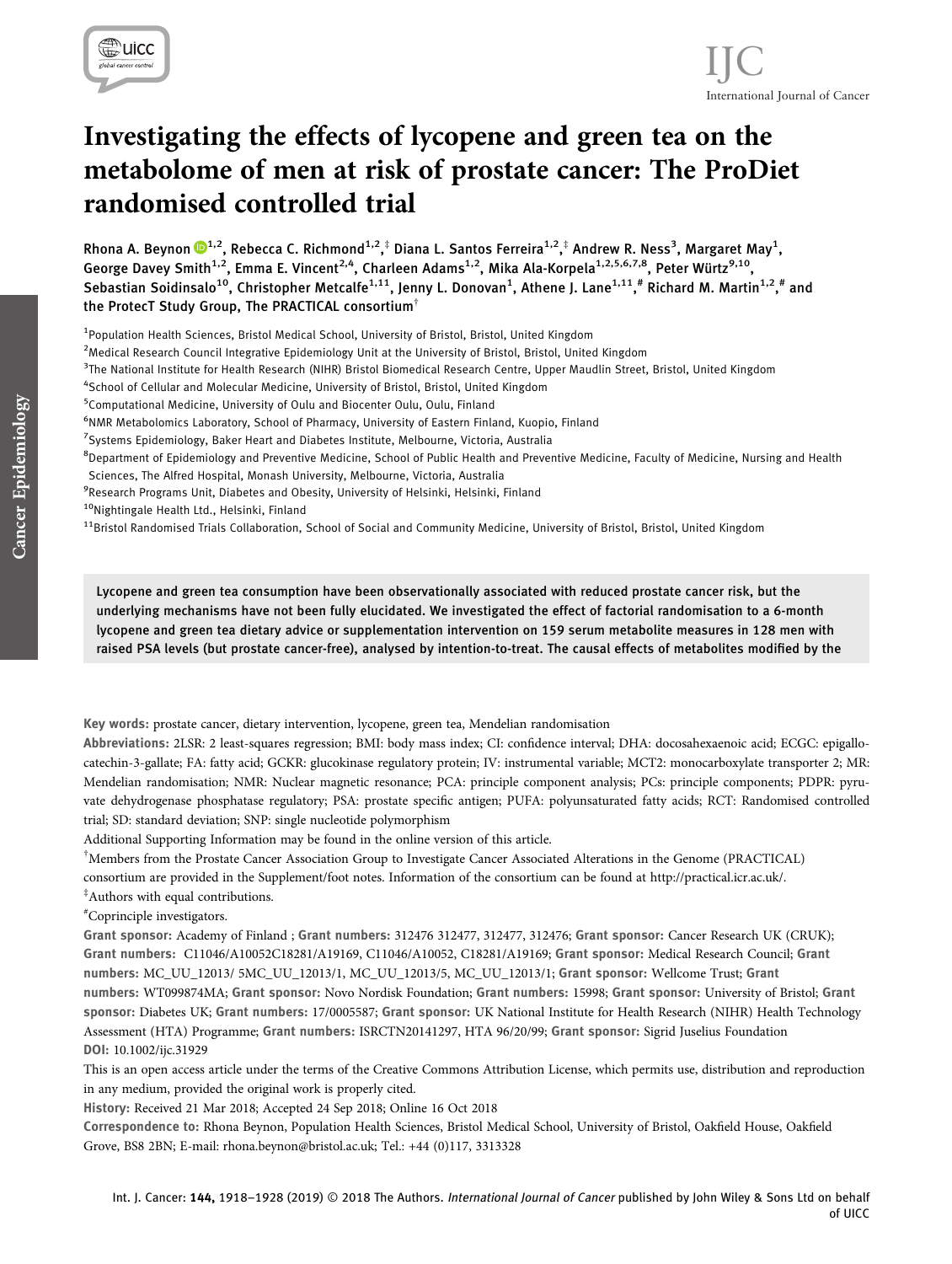intervention on prostate cancer risk were then assessed by Mendelian randomisation, using summary statistics from 44,825 prostate cancer cases and 27,904 controls. The systemic effects of lycopene and green tea supplementation on serum metabolic profile were comparable to the effects of the respective dietary advice interventions ( $R^2$  = 0.65 and 0.76 for lycopene and green tea respectively). Metabolites which were altered in response to lycopene supplementation were acetate  $[\beta]$ (standard deviation difference vs. placebo): 0.69; 95% CI = 0.24, 1.15; p = 0.003], valine ( $\beta$ : -0.62; -1.03, -0.02; p = 0.004), pyruvate ( $\beta$ : -0.56; -0.95, -0.16; p = 0.006) and docosahexaenoic acid ( $\beta$ : -0.50; -085, -0.14; p = 0.006). Valine and diacylglycerol were lower in the lycopene dietary advice group  $(\beta: -0.65; -1.04, -0.26; p = 0.001$  and  $\beta: -0.59; -1.01, -0.18;$  $p = 0.006$ ). A genetically instrumented SD increase in pyruvate increased the odds of prostate cancer by 1.29 (1.03, 1.62;  $p = 0.027$ ). An intervention to increase lycopene intake altered the serum metabolome of men at risk of prostate cancer. Lycopene lowered levels of pyruvate, which our Mendelian randomisation analysis suggests may be causally related to reduced prostate cancer risk.

## What's new?

Prostate cancer incidence varies by geographic region, suggesting that environmental factors, such as diet, play a role. Here, the authors investigated how green tea and lycopene intake affects prostate cancer risk. They conducted a 6-month intervention on men with raised PSA levels but no cancer, testing levels of 159 serum metabolites by NMR. Lycopene supplementation, they found, reduced levels of circulating pyruvate, and Mendelian randomisation analysis suggests pyruvate may boost PC risk. These results suggest a possible mechanism of action by which consuming dietary lycopene may reduce prostate cancer risk.

# Introduction

Prostate cancer is the second most common cancer diagnosed in males worldwide. $1$  The burden of the disease is not evenly distributed however, with "Western Countries" like the United States, Western Europe and Australia experiencing the highest incidences and Asia the lowest.<sup>1</sup> Given this geographical variation, lifestyle factors are thought to influence prostate cancer risk<sup>2</sup> and there has been growing interest in studying the impact of dietary changes on prostate cancer incidence.

Several dietary factors have been purported to modulate prostate cancer risk.3,4 Green tea and lycopene, a bright-red carotenoid found primarily in tomatoes, have received particular attention. This is largely because of their potent antioxidant activity in vitro,  $5.6$  although other chemopreventative mechanisms have been suggested.<sup>7,8</sup> Epidemiological evidence that lycopene and green tea protect against prostate cancer is inconsistent however. Of the three published meta-analyses that have considered the association of lycopene intake with prostate cancer, two report an inverse association, $9,10$  while the other found insufficient evidence to either support or refute the use of lycopene for the prevention of prostate can $cer<sup>11</sup>$  An initial meta-analysis suggested that green tea consumption may have a protective effect, especially in Asian populations,12 but this finding was not supported in a more recent meta-analysis.<sup>13</sup>

The results of observational studies of diet and cancer risk must be interpreted with caution as they are susceptible to confounding $14$  and measurement error in the reporting of dietary exposures, mainly due to recall and reporting bias.<sup>15</sup> Such issues can be overcome using well-designed and conducted randomised controlled trials (RCTs).

We recently reported the primary results of a randomised, placebo-controlled factorial trial of lycopene and green tea in men at elevated risk of prostate cancer (ProDiet).<sup>16</sup> Postintervention plasma lycopene and epigallocatechin-3-gallate (ECGC) (a bioactive component of green tea) levels were increased in the respective intervention arms, indicating high levels of adherence. In the present study, we investigated the metabolic effects of lycopene and green tea intake in men enrolled in the same trial, using nuclear magnetic resonance (NMR)-based metabolic profiling. Where evidence of an effect of one of the interventions on metabolic measures was found, we used Mendelian randomisation (MR) to assess the causal role of these metabolic traits on prostate cancer risk. MR is a technique that uses genetic variation to proxy exposures of interest to circumvent issues of reverse causation and confounding that bias observational epidemiology.<sup>17,18</sup> Formal MR approaches have been used previously in this context, to capture causal relationships between metabolites and disease,<sup>19-22</sup> facilitated by strong genotypic effects on metabolites. $23-27$ 

# Materials and Methods **Overview**

The present report includes two separate but interlinked investigations (Fig. 1):

- 1. An intention-to-treat analysis of the ProDiet factorial RCT. This assessed the effects on serum metabolome of interventions to increase green tea and lycopene intake;
- 2. A two-sample Mendelian randomisation analysis<sup>28</sup> using summary statistics data from the PRACTICAL (Prostate Cancer Association Group to Investigate Cancer Associated

Cancer EpidemiologyCancer Epidemiology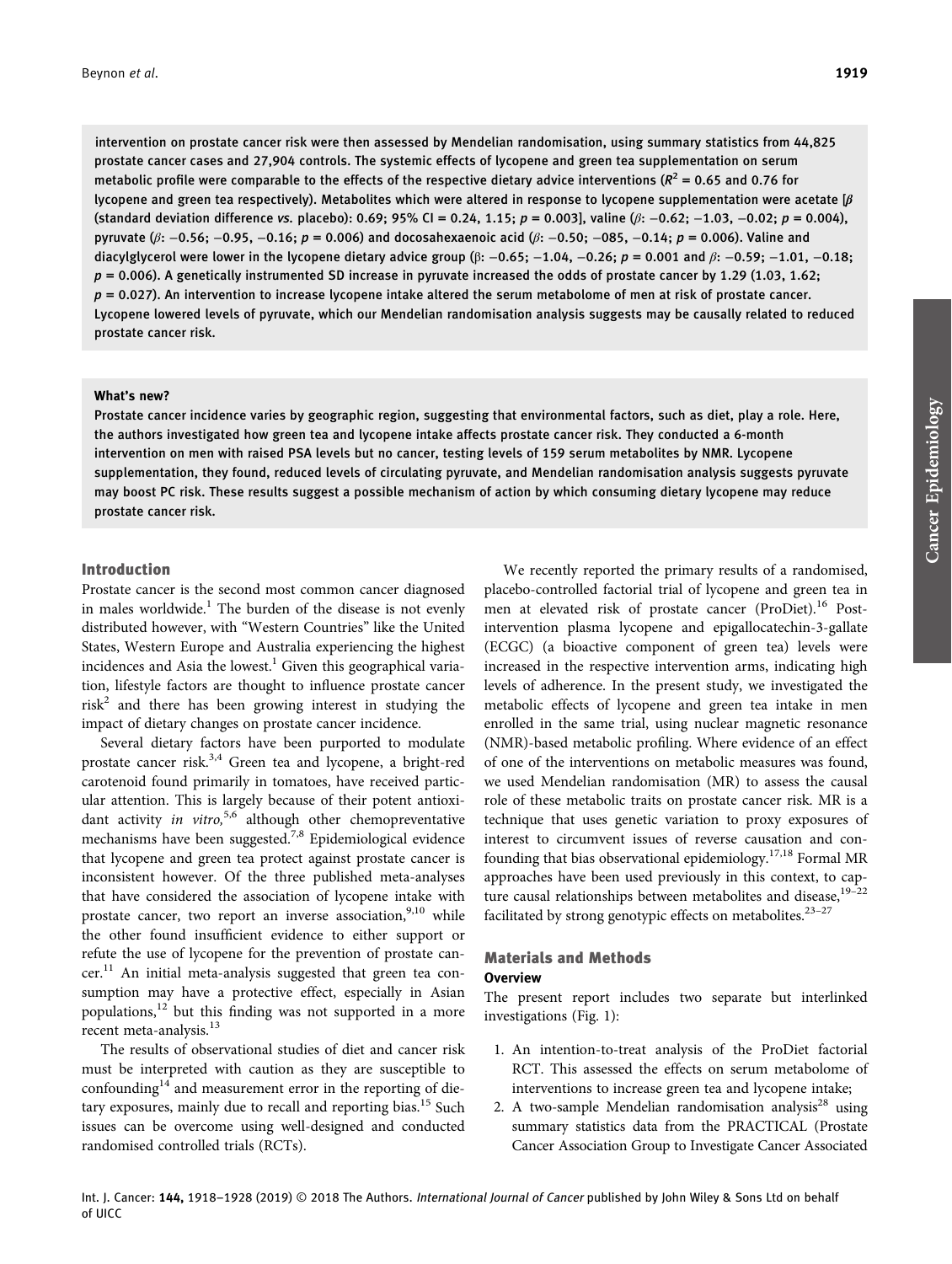

Figure 1. Analysis steps for investigating the effects of lycopene and green tea on serum metabolome of men at risk of prostate cancer, and the causal role of altered metabolic traits on prostate cancer risk. We conducted 2 analyses. In stage one, relationships between metabolic measures and lycopene or green tea randomisation arms were tested using an intention-to-treat analyses. In stage two, we used GWAS summary statistics from Kettunen et al to identify genetic variants that could be used as instrumental variables for the effects of metabolites

on prostate cancer risk. Data on the association of these genetic variants with prostate cancer risk were obtained from the PRACTICAL consortium (44,825 prostate cancer cases and 27,904 controls of European ancestry). Data on the association of genetic variants with metabolite levels and with prostate cancer risk were combined to estimate the influence of metabolites on prostate cancer risk. ITT, intentionto treat; IV, instrumental variable.

Alterations in the Genome) consortium.29 This investigated the causal effects of those metabolic measures shown to be altered by the interventions on prostate cancer risk.

#### Effect of lycopene and green tea on serum metabolome

Study population. The ProDiet RCT (ISRCTN 95931417) included 133 men between the ages of 50 and 69 years with elevated prostate specific antigen (PSA) levels (results between 2.0 and 2.95 ng/mL or at least 3.0 ng/mL with a negative biopsy), who were identified as part of the community-based PSA testing in the ProtecT (Prostate cancer testing and Treatment) study.<sup>30</sup>

Study design. Full details of the trial have been provided in the Supporting Information (available online). Briefly, ProDiet was a feasibility randomised-controlled trial of dietary interventions for prostate cancer prevention. Men were randomised to a daily lycopene arm (active capsules or lycopene-rich diet or placebo capsules) and a green tea arm (active capsules or green tea drink or placebo capsules) for 6 months<sup>16</sup> in a 3  $\times$  3 factorial design (Fig. 2).

Data collection. At recruitment, trained nurses collected information on the men's weight, blood pressure, socioeconomic status and medical history.<sup>16,31</sup> Men were asked to complete a lifestyle questionnaire, which included questions on smoking, alcohol consumption and dietary intake of supplements or vitamins. Dietary intake was further assessed using a 117-item food frequency questionnaire (FFQ), which was adapted from the UK arm of the EPIC study<sup>32</sup> (see Supporting Information Methods). During the same clinic appointment, non-fasted blood samples were drawn for baseline PSA, lycopene, EGCG and metabolic profiling, according to a standard protocol. Six-months after randomisation, participants attended a follow-up appointment, where repeat non-fasted blood samples were taken. Samples were left at room temperature to clot and then centrifuged at 1640g for 20 min within 2 h of collection. They were kept at  $5^{\circ}$ C during transportation to the laboratory, where they were aliquoted for storage at −80 °C within 36 h of collection. Serum lycopene levels were measured using reversed-phase highperformance liquid chromatography (HPLC).<sup>33</sup> Plasma EGCG levels were analysed and quantified using HPLC-mass spectroscopy (MS), as described by Stalmach et al.<sup>34</sup>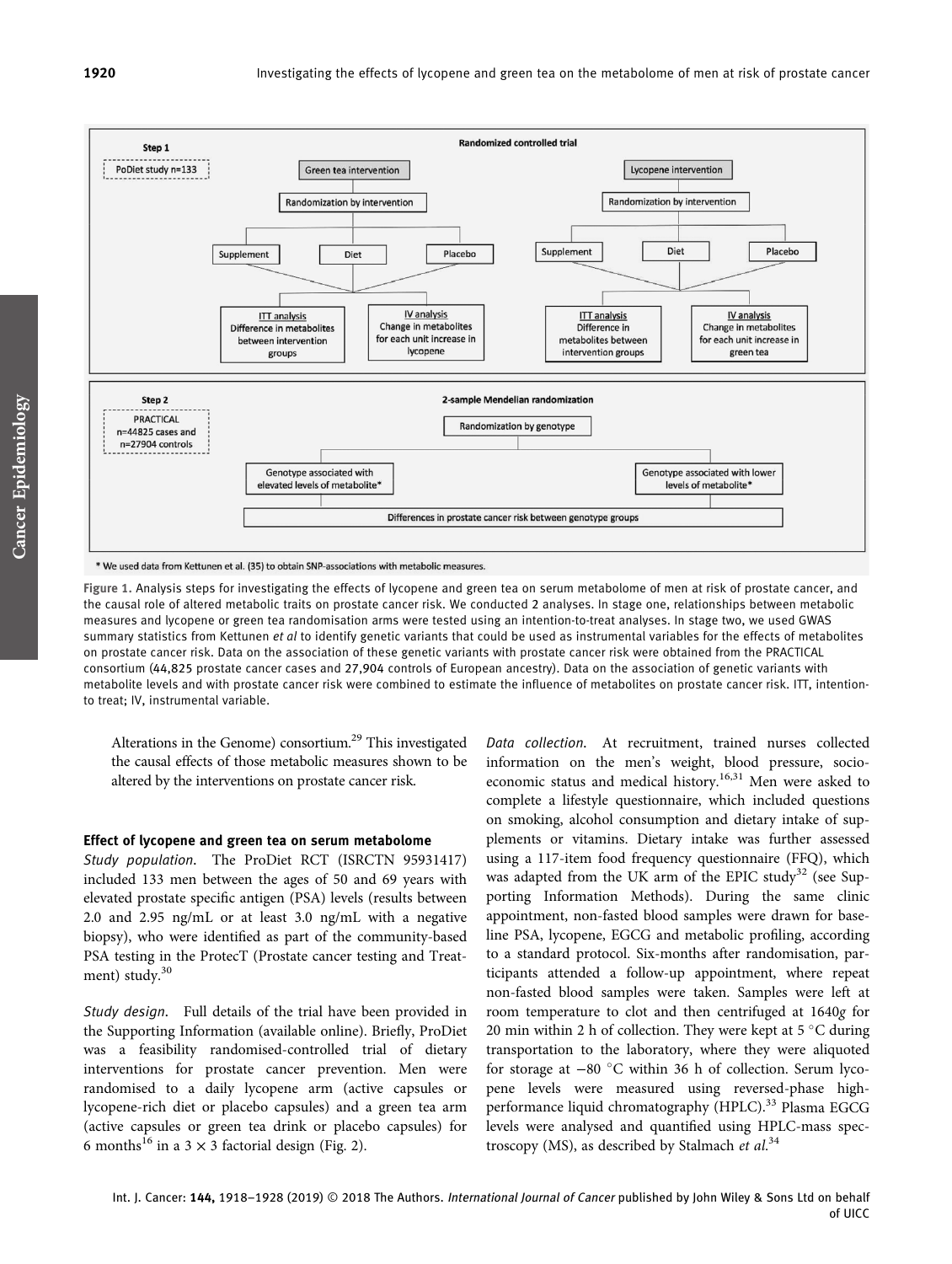

Figure 2. Flow of ProDiet participants through the study. Adapted from the main ProDiet study (Lane, AJ., unpublished), with thanks.

Measurement of metabolites. Metabolic profiling was performed using a high-throughput serum nuclear magnetic resonance (NMR) metabolomics platform (Nightingale Health®, Helsinki, Finland), originally described by Soininen et al.<sup>35</sup> A brief overview of the platform can be found in the Supporting Information methods.

Full details of the protocol and protocol, including information on quality control procedures, have been published elsewhere.<sup>36</sup> In total, 159 metabolic traits were measured (see Supporting Information Table 8), including several amino acids (alanine, glutamine, glycine, histidine, isoleucine, leucine, valine, phenylalanine and tyrosine), glycolysis measures (glucose, lactate, pyruvate, citrate and glycerol), ketone bodies (acetate, acetoacetate and 3-hydroxybutyrate), inflammatory markers (glycoprotein acetyls) and fatty acids (polyunsaturated, monounsaturated, linoleic, omega-3, omega 6 and docosahexaenoic fatty acids), fatty acids traits (chain length, degree of unsaturation), as well as particle concentrations and lipid compositions of 14 lipoprotein subclasses (including low, intermediate, large and very large lipoprotein subclasses). In addition, fatty acids were also expressed as ratios (%) to total fatty acids. This set of metabolite traits are from multiple metabolic pathways, including those involved in carcinogenesis.

Statistical analysis. The effects of lycopene and green tea dietary interventions were examined in an intention-to-treat analysis, by comparing metabolic measures at 6-months follow-up for each intervention. To allow comparison of magnitudes of association across measures with different units, all metabolite concentrations were converted to standard deviation (z) scores. Linear regression was used to compare standardised (z-scored) 6-month metabolite measures across lycopene and green tea intervention groups, treating placebo as the reference category. As some metabolite concentrations had right skewed distributions, robust standard errors were estimated for all associations. In our primary analysis, no covariates were included in the models, as confounders were shown to be well balanced across the intervention arm (Supporting Information Tables 1 and 2). The overall match between the metabolic changes associated with supplementadvice (vs. placebo) and the metabolic changes associated with dietary-advice (vs. placebo) were assessed using linear regression, separately for both lycopene and green-tea arms. The correspondence between respective supplement and dietaryadvice associations were assessed using the  $R^2$  statistic.

Given that many metabolic measures were analysed, the probability of finding evidence of association by chance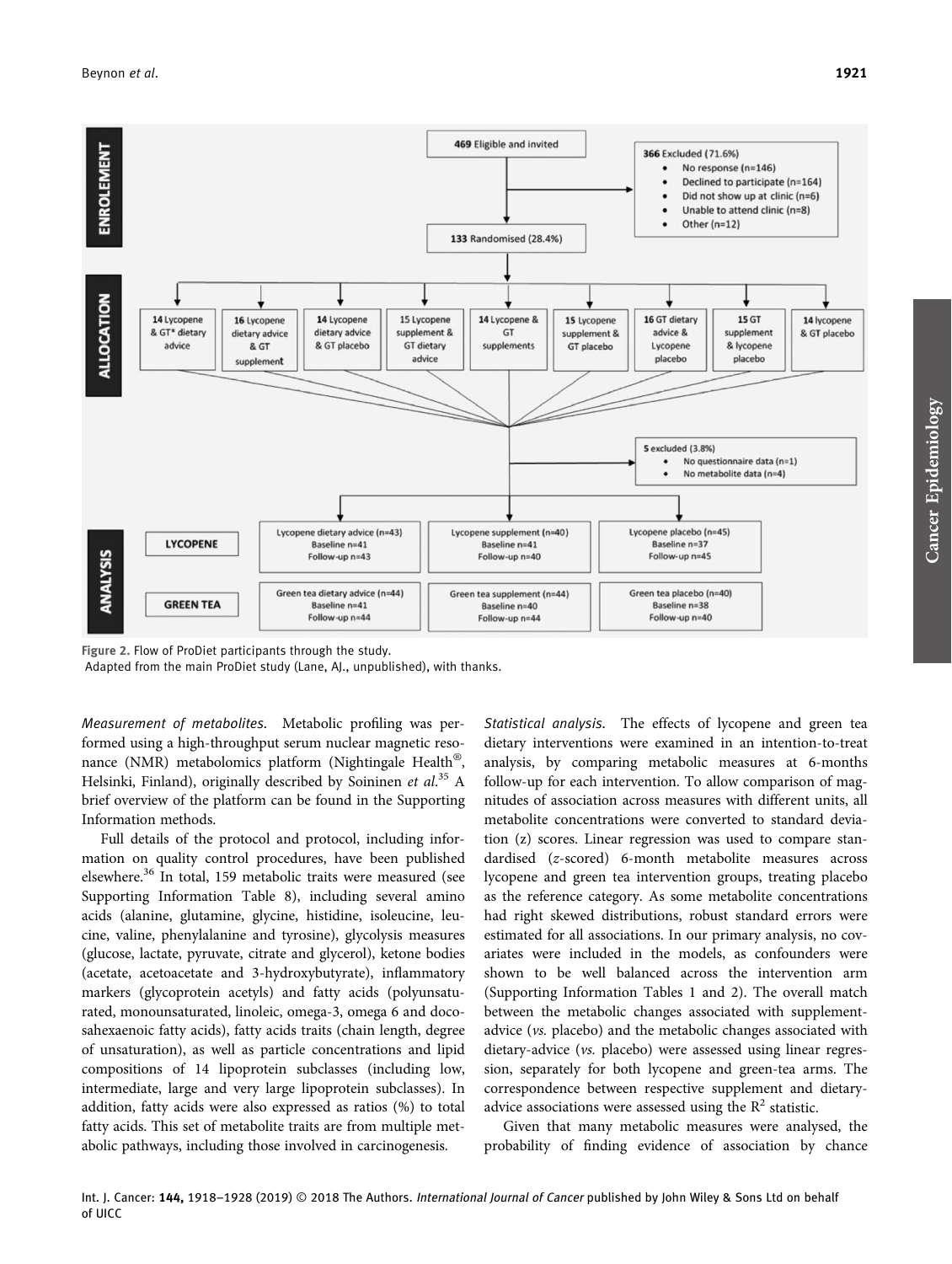(i.e., false positive) was high. Principle Component Analyses (PCA) was carried out on standardised metabolic measures data and used to set a significance threshold that takes into account both multiple testing and the correlation between metabolic traits,<sup>37</sup> as discussed previously.<sup>19,37,38</sup> This method assumes that the independence of the principle components (PCs) is equivalent to the degree of freedom of the original metabolic dataset, and that retaining a number of PCs that is enough to explain at least 95% of the variance will only result in a small chance of type 1 error. The first 14 principal components explained >95% of the variance in the metabolic measures data. We therefore set our significance threshold as  $p < 0.05/14$  (=0.0036). *p*-Values below this can be interpreted as providing strong evidence of an association of the respective intervention on metabolic trait levels.

Whilst randomisation aims to prevent bias in the allocation of participants to intervention arms in a RCT, this does not guarantee that groups will be comparable with respect to baseline measures, particularly in small feasibility trials. As a sensitivity analysis, we repeated the intention-to-treat analysis adjusting for pre-intervention metabolic measures. All individuals with complete baseline and follow-up metabolite data were included in the sensitivity analyses.

To establish the causal effect of lycopene and EGCG dose on metabolite measures at follow-up, we employed instrumental variable (IV) analysis, $39$  using intervention status as an IV. The IV analysis was performed using a 2-stage least squares (2SLS) regression method, implemented using the "ivreg2" function in Stata. F-statistics and  $\mathbb{R}^2$  values from the first-stage regression between intervention arm and serum lycopene/EGCG levels were examined to check the instrumental variable assumption that the instrument is sufficiently associated with the exposure. Causal estimates for the instrumented effect of serum lycopene/ EGCG levels on each follow-up metabolite were obtained from the second-stage regression. The regression coefficients were calculated in units of 1-SD metabolite concentration per oneunit increment in lycopene (μmol/L) or EGCG (nM). Associations were adjusted for baseline metabolic measures.<sup>40</sup>

Analyses were performed in Rstudio and Stata version 14.2.

## Causal effect of altered metabolites on prostate cancer risk

Given evidence that the dietary interventions were associated with changes in some of the metabolic measures at follow-up, we used MR to investigate whether these metabolites could have a causal role in mediating the effect of the dietary interventions on prostate cancer risk.

MR is a form of IV analysis that uses genetic variants as instruments to examine the causal effects of modifiable exposures on outcomes of interest.<sup>17,41</sup> This method depends on the existence of genetic variants that are robustly associated with metabolite levels (see Supporting Information materials).

We utilised the two-sample MR approach, described in more detail in the Supporting Information Methods. Briefly, genetic variants robustly associated with the serum metabolites of interest were first identified using data from a recently published genome-wide association study (GWAS) of 123 circulating metabolite levels.<sup>27</sup> These genetic instruments were analysed in relation to prostate cancer risk in a series of 44,825 prostate cancer cases and 27,904 control subjects GWAS data from the PRACTICAL consortium.<sup>29</sup> PRACTICAL samples were genotyped using an Illumina.

Custom Infinium genotyping array (OncoArray), details of which may be found on their website [http://practical.icr.ac.uk/](http://practical.icr.ac.uk/blog/?page_id=1244) [blog/?page\\_id=1244](http://practical.icr.ac.uk/blog/?page_id=1244)). Two types of sensitivity analyses were undertaken to assess potential horizontal pleiotropic effects: a weighted median approach and MR-Egger regression.<sup>42</sup>

#### Results

One hundred and thirty-three men were recruited and randomised into lycopene and green tea intervention groups (Fig. 2). One hundred and thirty-two men attended the sixmonth follow-up appointment. Not all participants had sufficient blood available for metabolic profiling in the current study; metabolic measures were available for 119 men at baseline and 128 men at follow-up.

# Baseline characteristics

Supporting Information Tables 1 and 2 show the baseline characteristics of the men stratified by lycopene and green tea treatment groups, respectively. Men were a mean age of 64.5 years (SD 5.0), had a mean BMI of  $27.0 \text{ kg/m}^2$  and had a median baseline PSA level of 2.6 ng/mL. There were no apparent differences across intervention arms with respect to any of the sociodemographic or lifestyle variables considered. Two of the men, randomised to lycopene and green tea supplement arms had diabetes.

Among the 116 men with complete baseline metabolic measures data, there were no clear differences in metabolic traits between the lycopene randomisation arms pre-intervention (Supporting Information Table 3). At baseline, there was evidence of by-arm differences in glycine, phenylalanine, alanine, glycoprotein acetyls and a number of fatty acid metabolic measures in the green tea group (Supporting Information Table 3).

# Difference in metabolite levels between intervention groups at six-month follow-up

Correlation between metabolic profiles from lycopene dietary advice and supplement arms. There was a strong correlation between the effects of supplements compared to the effects of the dietary advice interventions on 6-month metabolic measures (slope =  $1.07 \pm 0.06$ ;  $R^2 = 0.65$ ) (Fig. 3), which remained when regression models were adjusted for baseline serum metabolite levels (Supporting Information Fig. 1). Forest plots comparing the metabolic profile of supplemental and dietary advice interventions provide further confirmation that they have broadly comparable effects on the measured metabolic traits (Fig. 3). There were consistent decreases in the glycolysis-related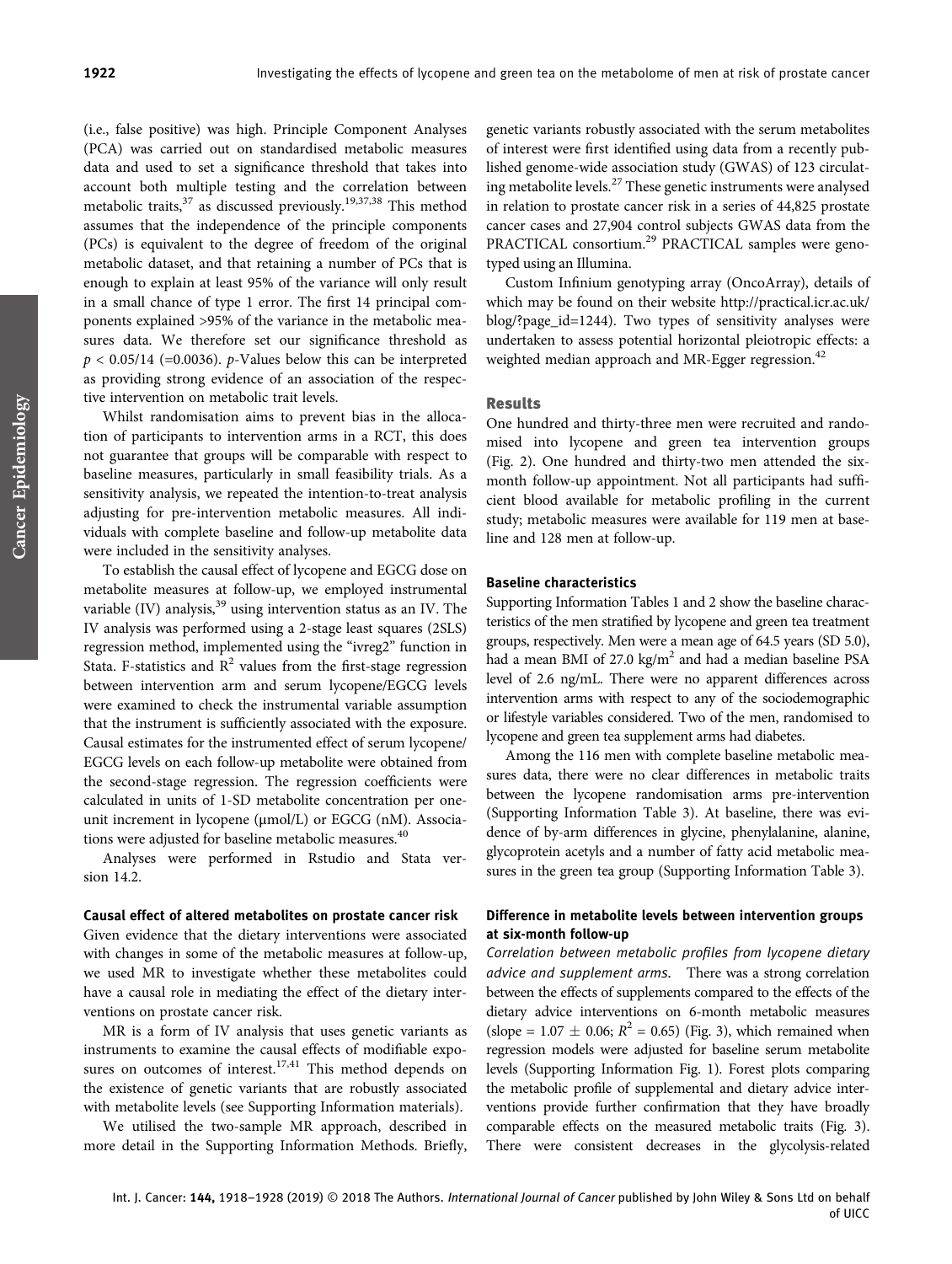



Figure 3. (a) Comparison of overall effects on serum metabolic traits between lycopene intervention arms vs. placebo models. Estimates of the standard deviation (SD) difference in metabolic trait concentration between lycopene dietary advice and placebo arms at follow-up (x-axis) plotted against the SD difference in metabolic trait concentration in the lycopene supplement arm vs. placebo (y-axis). (b) Comparison of overall effects on serum metabolic traits between green tea intervention arms vs. placebo models. Corresponding results for green tea. Each dot on plots A and B represents an individual metabolic trait. A linear fit of the overall correspondence summarises the similarity in magnitude between diet and supplement associations (solid lines). A slope of 1 with an intercept of 0 (dashed lines), with all dots sitting on that line  $(R^2 = 1)$ , would indicate that diet and supplement estimates had the same magnitude and direction. Corresponding results for green tea. (c) SD follow−up metabolic trait concentration difference between lycopene diet or supplement vs. placebo. (d) SD follow−up metabolic trait concentration difference between green tea diet (drink) or supplement vs. placebo. Circles indicate  $\beta$ -regression coefficients for the dietary intervention arms. Squares indicate β-regression coefficients for the supplement arms. Closed symbols denote values that reached the threshold for multiple testing ( $p \le 0.004$ ). Association magnitudes are in units of 1-SD metabolic measure concentration. Horizontal bars represent 95% confidence intervals. Abbreviations: C, cholesterol; HDL, high-density lipoprotein; IDL, intermediate-density lipoprotein; LDL, low-density lipoprotein; MUFA, monounsaturated fatty acids; PUFA, polyunsaturated fatty acids; VLDL, very-low-density lipoprotein.

Int. J. Cancer: 144, 1918-1928 (2019) © 2018 The Authors. International Journal of Cancer published by John Wiley & Sons Ltd on behalf of UICC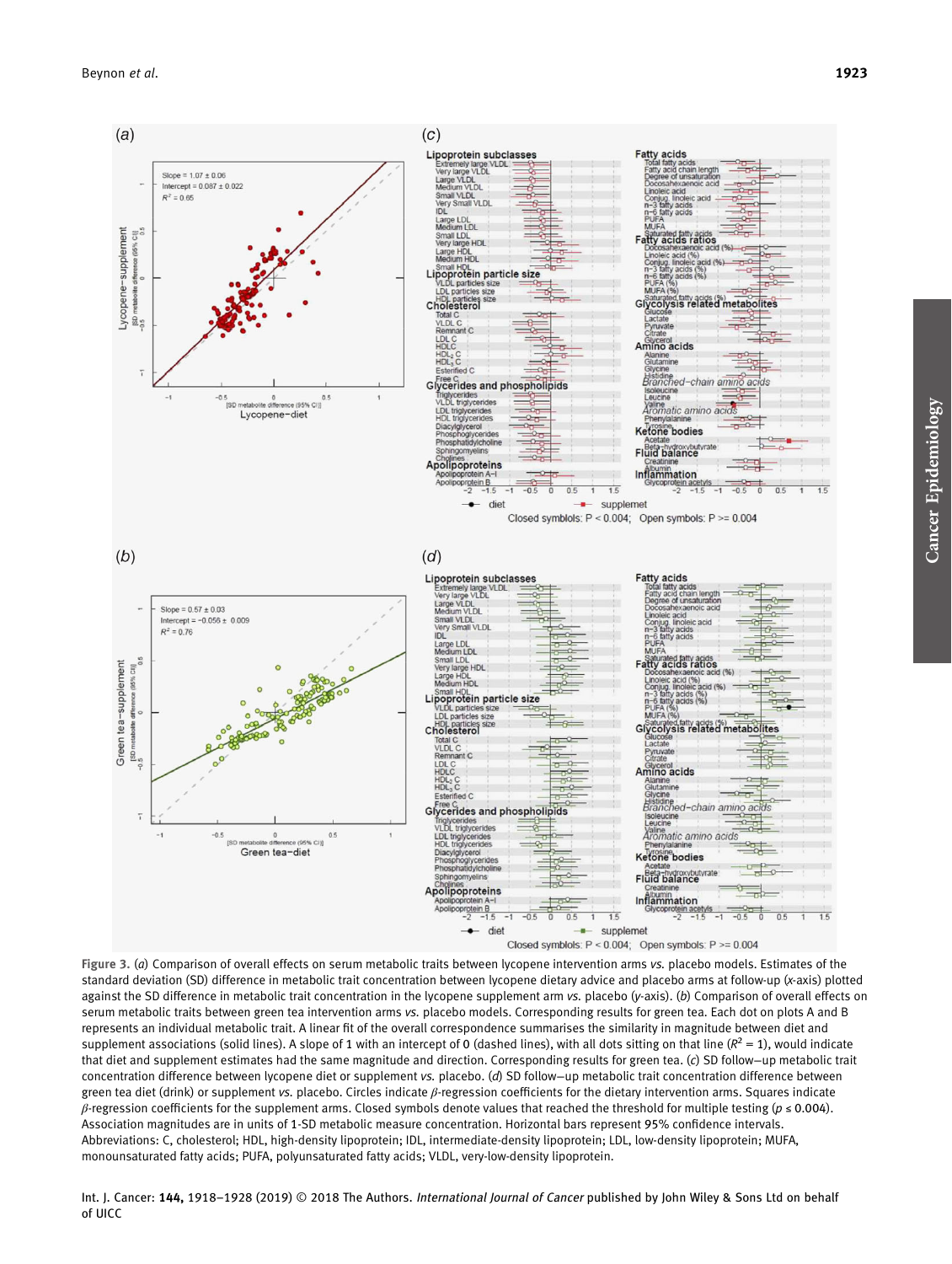| <b>Metabolite</b>               | Intervention arm | Mean difference <sup>1</sup> | <b>Lower CI</b> | <b>Upper CI</b> | p value            |
|---------------------------------|------------------|------------------------------|-----------------|-----------------|--------------------|
| Lycopene                        |                  |                              |                 |                 |                    |
| Valine                          | Supplement       | $-0.62$                      | $-1.03$         | $-0.2$          | 0.004 <sup>2</sup> |
|                                 | Dietary advice   | $-0.65$                      | $-1.04$         | $-0.26$         | 0.001 <sup>2</sup> |
| Acetate                         | Supplement       | 0.69                         | 0.24            | 1.15            | 0.003 <sup>2</sup> |
|                                 | Dietary advice   | 0.26                         | $-0.08$         | 0.59            | 0.129              |
| Pyruvate                        | Supplement       | $-0.56$                      | $-0.95$         | $-0.16$         | 0.006              |
|                                 | Dietary advice   | $-0.30$                      | $-0.75$         | 0.15            | 0.196              |
| Diacylglycerol                  | Supplement       | $-0.47$                      | $-0.9$          | $-0.03$         | 0.036              |
|                                 | Dietary advice   | $-0.59$                      | $-1.01$         | $-0.18$         | 0.006              |
| <b>DHA</b>                      | Supplement       | $-0.5$                       | $-0.85$         | $-0.14$         | 0.006              |
|                                 | Dietary advice   | $-0.15$                      | $-0.62$         | 0.32            | 0.537              |
| Green tea                       |                  |                              |                 |                 |                    |
| PUFA: FA                        | Supplement       | 0.66                         | 0.27            | 1.05            | 0.001 <sup>2</sup> |
|                                 | Dietary advice   | 0.43                         | $-0.01$         | 0.86            | 0.057              |
| Cholesterol esters in small HDL | Supplement       | 0.22                         | $-0.24$         | 0.67            | 0.347              |
|                                 | Dietary advice   | 0.62                         | 0.19            | 1.04            | 0.005              |
| Omega-6: FA                     | Supplement       | 0.32                         | $-0.12$         | 0.76            | 0.148              |
|                                 | Dietary advice   | 0.22                         | $-0.24$         | 0.67            | 0.005              |
| Glycine                         | Supplement       | $-0.32$                      | $-0.79$         | 0.14            | 0.172              |
|                                 | Dietary advice   | $-0.58$                      | $-0.98$         | $-0.18$         | 0.005              |

Table 1. Linear regression results for metabolic traits that were found to be altered by supplement or dietary advice interventions ( $n = 128$ )

<sup>1</sup>Standardised mean difference (and 95% confidence interval [CI]) in metabolic trait concentration. Where there was evidence that one of the interventions altered follow-up metabolic trait levels, results for the respective metabolic trait have been presented. For comparison, supplement and dietary advice results have been provided.

<sup>2</sup>Metabolic measures that reached the principle component analysis based-Bonferroni corrected threshold for multiple testing ( $p = 0.004$ ).

Abbreviations: N, sample size; CI, confidence interval; DHA, docosahexaenoic acid; FA, fatty acid; HDL, high density lipoprotein; Omega-6: FA, omega-6 as a proportion of total FA; PUFA: FA, polyunsaturated fatty acids as a proportion of total FA. Omega-6: FA and PUFA: FA are expressed as a % of total FA.

metabolites glucose, lactate and pyruvate after lycopene supplement and dietary advice interventions, as well as decreases in branched-chain amino acid measures isoleucine, leucine and valine.

Lycopene effects. There was strong evidence of a reduction in valine in both supplement and dietary advice arms compared to placebo ( $\beta$  = −0.62; 95% CI = −1.03, −0.20;  $p$  = 0.004) and  $\beta$  = -0.65; 95% CI = -1.04, -0.26;  $p = 0.001$  respectively, whereby  $\beta$  represents the standard deviation (SD) change in metabolic measures), as well as increased levels of acetate in the lycopene supplement group (β = 0.69; 95% CI = 0.24, 1.15;  $p = 0.003$ ) (Table 1). There was some evidence that serum pyruvate and docosahexaenoic acid (DHA) were lower in the lycopene supplement group compared to placebo ( $\beta$  = −0.56; 95%) CI =  $-0.95$ ,  $-0.16$ ;  $p = 0.006$  and  $\beta = -0.50$ ; 95% CI =  $-0.85$ ,  $-0.14$ ;  $p = 0.006$  respectively), although effects did not reach our strict threshold for multiple testing ( $p = 0.004$ ). Serum diacylglycerol levels were lower in the lycopene dietary advice group compared to placebo (β = −0.59; 95% CI = −1.01, −0.18;  $p = 0.006$ ). See Supporting Information Table 4 for full results, including associations, expressed as magnitudes in absolute concentration units (e.g. mmol/L metabolite difference between diet or supplement vs. placebo).

The trends for decreased valine, increased acetate and decreased pyruvate, were largely robust to adjustment for baseline metabolites (Supporting Information Table 5).

Correlation between metabolic profiles from green tea diet and supplement arms. Overall, the effects of green tea drinking and supplement interventions at follow-up on serum metabolome were similar (slope =  $0.57 \pm 0.03$ ,  $R^2 = 0.76$ ) (Fig. 3).

Green tea effects. There was no strong evidence of an effect of green tea supplementation on serum metabolic profile. In the group advised to drink green tea, there was evidence of a reduction in the ratio of polyunsaturated fatty acids relative to total fatty acids (PUFA: FA) (vs. placebo), which survived correction for multiple testing ( $\beta$  = 0.66; 95% CI = 0.273, 1.049;  $p = 0.001$ ) (Table 1). There was weaker evidence of a change in the proportions of omega-6 and monounsaturated fatty acids relative to total fatty acids ( $\beta$  = 0.59; 95% CI = 0.19, 1.00;  $p = 0.005$  and  $\beta = -0.58$ ; 95% CI = -0.99, -0.17;  $p = 0.006$ , respectively). Post green-tea drinking intervention levels of glycine were also lower compared to placebo  $(\beta = -0.58; 95\% \text{ CI} = -0.98, -0.18; p = 0.005)$  (full results in Supporting Information Table 6). The trends for increased PUFA: FA and reduced glycine, which were observed in the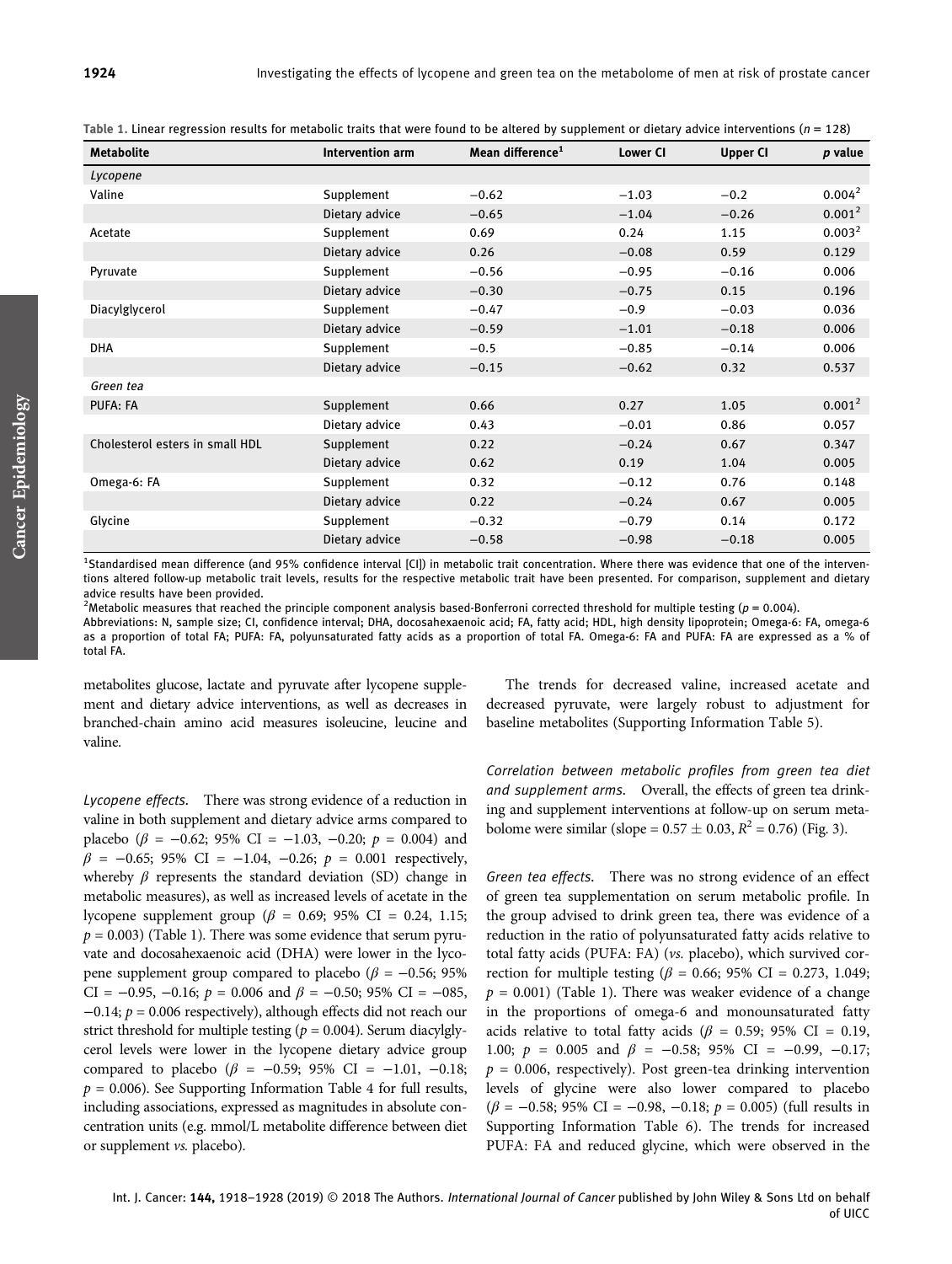unadjusted green tea analyses, were not present in the adjusted analyses (Supporting Information Table 5).

# IV estimates

Results of the lycopene IV regression were broadly consistent with those of the intention to treat analysis (Supporting Information Table 7). There was an increase in acetate ( $\beta$  = 2.13;  $p = 0.006$ ) and decreases in pyruvate ( $\beta = -1.90$ ;  $p = 0.009$ ), valine ( $\beta$  = −1.79;  $p$  = 0.023), diacylglycerol ( $\beta$  = −1.81;  $p = 0.026$ ) and DHA ( $p = 0.097$ ). Alanine was also lower  $(\beta = -1.55; p = 0.015)$ . The IV analysis provided no strong evidence that green tea altered circulating metabolite levels (Supporting Information Table 7).

# Mendelian randomisation

Causal effects of metabolites on prostate cancer. Acetate, pyruvate, valine, diacylglycerol and DHA were taken forward for MR analysis because both the intention-to-treat and the IV analysis indicated they were modified in response to lycopene dietary intervention, although not all metabolic traits met our strict threshold for multiple testing. Glycine was also taken forward, since increased green tea intake was associated with altered glycine levels in the intention-to-treat analysis.

We identified 17 genetic variants associated with our metabolites of interest at genome-wide significance ( $p < 5 \times 10^{-8}$  for the allelic effect of each SNP on the exposure) in the MR Base GWAS database ([http://www.mrbase.org/\)](http://www.mrbase.org/) (Table 2). The genetic variants comprised five sets of candidate genetic instruments corresponding to acetate, valine, pyruvate, DHA and glycine. Diacylglycerol was not available in the GWAS summary statistics from Kettunen et  $al$ ,<sup>27</sup> therefore this metabolite could not be instrumented.

The MR analysis provided some evidence that genetically raised pyruvate increased the odds of prostate cancer by 1.29 (95% CI: 1.03, 1.62;  $p = 0.027$  (Bonferroni corrected p value  $= 0.05/4 = 0.0125$ ), using 2 SNPs (Table 3). There was no evidence that acetate, valine DHA, or glycine were causal in prostate cancer. Given evidence of a causal effect of pyruvate on prostate cancer risk, we further investigated functionality of the SNPs used to instrument pyruvate to identify potential pleiotropy. rs1260326 is located within GCKR, coding for the glucokinase regulatory protein which has a widespread effect on metabolite levels and is therefore likely to be highly pleiotropic (Supporting Information Fig. 2) rs74249229 is not consistently associated with other metabolites apart from pyruvate, alanine and lactate, which are all very closely related metabolites. However, as the variant is located within the PDPR (pyruvate dehydrogenase phosphatase regulatory) gene, this suggests the SNP primarily influences pyruvate, and therefore alanine and lactate through vertical (rather than horizontal) pleiotropy, suggesting that this SNP is likely to be a valid instrument for the MR analysis of pyruvate. Using only this SNP as an instrument, the causal effect of pyruvate on prostate cancer was found to be 1.31 (95% CI: 0.90, 1.93,  $p = 0.154$ ),

| Phenotype  | Chromosome     | Position    | <b>SNP</b>                                                                   | Effect allele | Other allele | Š    | <b>Beta</b> | 5E       | p-value <sup>1</sup> | $\tilde{\mathbf{k}}$ | F-stat | z      |
|------------|----------------|-------------|------------------------------------------------------------------------------|---------------|--------------|------|-------------|----------|----------------------|----------------------|--------|--------|
| Acetate    | ١c             | 12,042,473  | rs6933521                                                                    |               |              | 0.12 | $-0.092$    | 0.016    | 8.10E-09             | 0.0017               | 44.3   | 24,742 |
| Pyruvate   |                | 27,730,940  | rs1260326                                                                    |               |              | 0.64 | $-0.081$    | 0.010    | 5.47E-16             | 0.0030               | 59.4   | 22,529 |
| Pyruvate   | $\overline{6}$ | 69,979,271  | rs74249229                                                                   |               |              | 0.05 | $-0.153$    | 0.023    | 2.13E-11             | 0.0022               |        | 23,561 |
| Valine     |                | 65,208,074  | rs10211524                                                                   |               |              | 0.41 | 0.086       | 0.009    | 5.24E-20             | 0.0036               | 79.0   | 24,898 |
| Valine     |                | 89,206,230  | rs9637599                                                                    |               |              | 0.47 | 0.114       | 0.009    | 1.67E-35             | 0.0064               |        | 24,899 |
| Valine     |                | 116,661,826 | rs2072560                                                                    |               |              | 0.93 | 0.105       | 0.018    | 3.28E-09             | 0.0014               |        | 24,895 |
| Valine     |                | 7,063,667   | rs7406661                                                                    |               |              | 0.24 | 0.079       | 0.013    | 5.35E-10             | 0.0023               |        | 22,659 |
| <b>DHA</b> |                | 116,651,115 | rs11604424                                                                   |               |              | 0.76 | $-0.083$    | 0.018    | 7.84e-09             | 0.0025               | 41.7   | 13,495 |
| <b>DHA</b> | ە              | 19,667,254  | rs143988316                                                                  |               |              | 0.07 | $-0.150$    | 0.026    | 1.10e-09             | 0.0029               |        | 13,494 |
| DНA        |                | 10,990,493  | rs2281591                                                                    |               |              | 0.13 | $-0.108$    | 0.003    | 3.66e-09             | 0.0026               |        | 13,498 |
| <b>DHA</b> |                | 58,726,744  | rs261334                                                                     |               | ى            | 0.77 | $-0.110$    | $-0.020$ | 1.44e-13             | 0.0043               |        | 13,498 |
| Glycine    |                | 210,439,980 | rs147007805                                                                  |               |              | 0.07 | $-0.140$    | 0.024    | 8.05E-09             | 0.0027               | 444.6  | 18,732 |
| Glycine    |                | 211,540,507 | rs1047891                                                                    | ⋖             |              | 0.33 | 0.487       | 0.011    | 1.00E-200            | 0.1055               |        | 18,730 |
| Glycine    |                | 125,909,669 | rs1992855                                                                    |               |              | 0.41 | 0.062       | 0.011    | 5.60E-09             | 0.0019               |        | 18,733 |
| Glycine    | œ              | 9,181,395   | rs2169387                                                                    |               | ⋖            | 0.87 | $-0.130$    | 0.016    | 1.31E-16             | 0.0039               |        | 18,729 |
| Glycine    |                | 5,934,989   | rs13298772                                                                   |               |              | 0.05 | 0.273       | 0.023    | 3.74E-33             | 0.0075               |        | 18,732 |
| Glycine    | $\frac{9}{1}$  | 81,065,282  | rs10083777                                                                   |               |              | 0.17 | $-0.106$    | 0.015    | 2.97E-13             | 0.0032               |        | 18,732 |
|            |                |             | Obtained from linear regression of exposure (metabolic trait) on instrument. |               | $\ddot{ }$   |      |             |          |                      |                      |        |        |

|  |  |  |  |  |  |  |  | <u>WA QI WA HA WA A QI WA WOLE B</u>          |
|--|--|--|--|--|--|--|--|-----------------------------------------------|
|  |  |  |  |  |  |  |  | 5 5 5 6 7 6 7 6 7 8 9 8 9 8 9 8 9 8 9 8 9 8 9 |
|  |  |  |  |  |  |  |  |                                               |

Cancer EpidemiologyCancer Epidemiology

Table 2. The association of individual SNPs with metabolites

association of

The  $\overline{\mathbf{r}}$ Tabl

individual SNPs with metabolites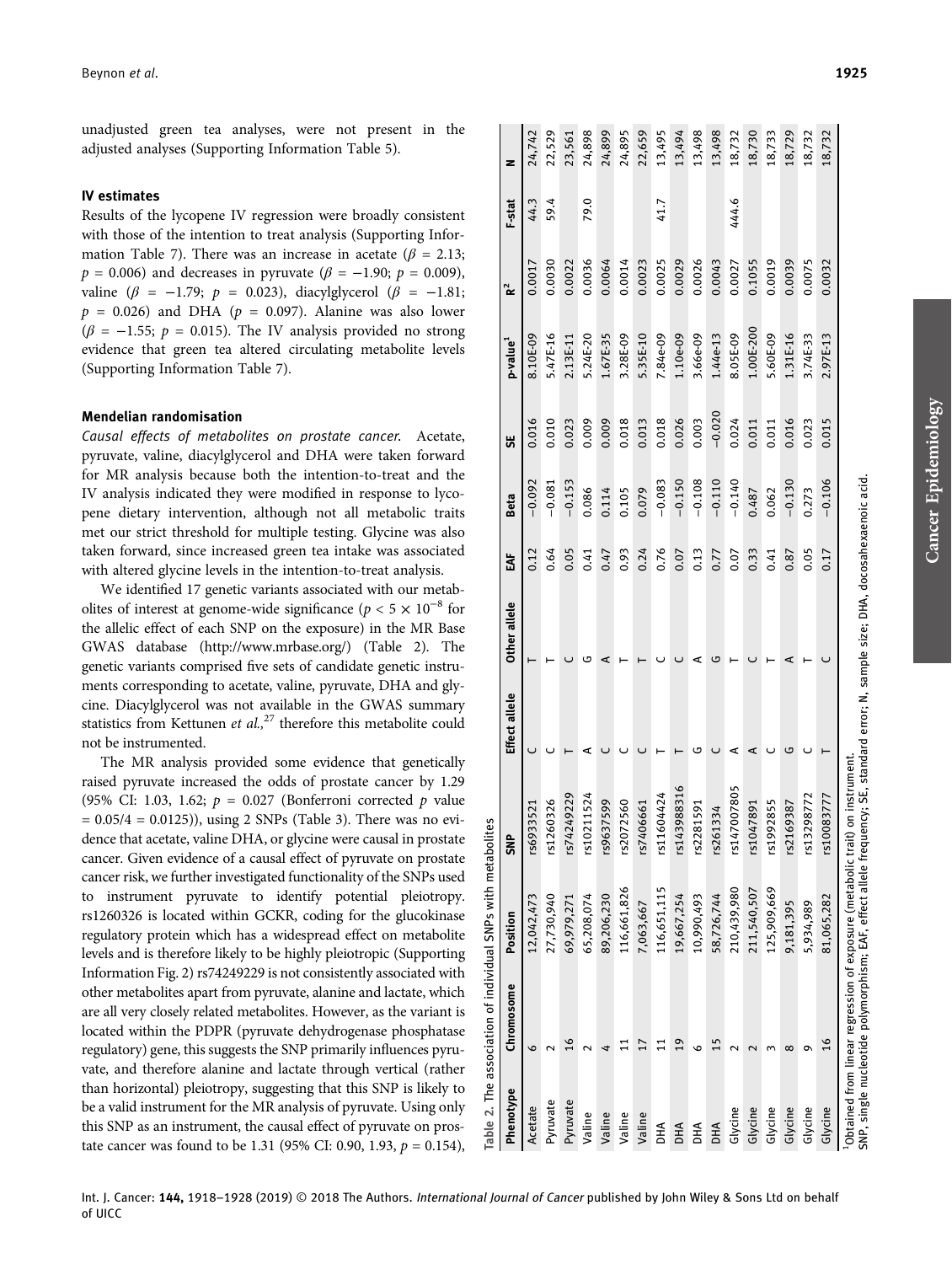|  |  |  | Table 3. Causal effect estimates of metabolites on prostate cancer |  |
|--|--|--|--------------------------------------------------------------------|--|
|  |  |  | using individual-level data from the PRACTICAL consortium          |  |

| <b>Metabolite</b> | <b>Number of SNPs</b> | $OR^{\dagger}$ | 95% CI     | P-value |
|-------------------|-----------------------|----------------|------------|---------|
| Acetate           |                       | 0.89           | 0.63, 1.25 | 0.501   |
| Pyruvate          | 2                     | 1.29           | 1.03. 1.62 | 0.027   |
| Valine            | 4                     | 1.03           | 0.90, 1.18 | 0.647   |
| <b>DHA</b>        | 4                     | 0.97           | 0.85, 1.01 | 0.647   |
| Glycine           | 6                     | 0.99           | 0.92, 1.06 | 0.787   |

Mendelian randomisation estimates of odds ratios† [OR] (and associated 95% confidence intervals [CI]) of prostate cancer risk per 1 standard deviation [SD] increase in genetically instrumented metabolite levels. Results obtained using the inverse-variance weighted (IVW) method. DHA, docosahexaenoic acid.

consistent with a positive causal effect of pyruvate on prostate cancer risk, albeit with a wider confidence interval.

## **Discussion**

In a sample of men with an elevated risk of prostate cancer, a 6-month intervention to increase lycopene intake was found to modify circulating valine, acetate and pyruvate, compared to placebo, which were robust to adjustment for baseline metabolites. MR analysis provided some evidence that genetically predicted higher levels of pyruvate were associated with higher prostate cancer risk, supporting a causal role for this metabolite in prostate cancer aetiology. In this small/proof-of-concept trial, there was insufficient evidence to say whether supplementation with green tea affected the metabolome.

Metabolic reprogramming is a recognised hallmark of cancer.<sup>43</sup> Elevated levels of important cellular metabolites (such as pyruvate) in the circulation may support and encourage the process of carcinogenesis, by fuelling metabolic pathways that are required to support cellular proliferation. Indeed, it has been demonstrated *in vitro* that cancer cells proliferate more rapidly in the presence of exogenous pyruvate through the fuelling of mitochondrial metabolism.<sup>44</sup> Extracellular pyruvate may be a particularly important metabolite for prostate cancer cells because, unlike other cancer cell types, they do not rapidly metabolise glucose.<sup>45</sup> This may mean their reliance on extracellular pyruvate as a source of acetyl-CoA is crucial to tumour development. Consistent with this, the monocarboxylate transporter 2 (MCT2) which shows a high affinity for the transport of pyruvate<sup>46</sup> is increased in expression in prostate cancer tissue.47–<sup>49</sup>

It was interesting to find a reduction in valine in the intention-to-treat analysis, even though we found no evidence of a causal link with PCa in the MR (using the four available SNPs). This is because there is an accumulating body of evidence to show that branched chain amino acids (BCAAs), including valine, leucine and isoleucine, may help support the high metabolic demands of tumour cells.<sup>50</sup> For example, they can serve as indirect sources of nitrogen for nucleotide (and nonessential amino acid) biosynthesis and/or they can become further catabolised to yield acetyl-CoA, which feeds into the tricarboxylic acids (TCA) cycle and can contribute to energy production.<sup>50</sup> Further studies are needed to confirm our findings, and to establish whether a reduction in circulating BCAAs could have an impact on PCa risk, since few studies have examined the relation of BCAAs with PCa specifically.

Some studies suggest that certain tumours have acquired a dependency on acetate as a source of carbon to produce acetyl-CoA.51,52 In the current analysis, we observed an increase in acetate after lycopene dietary intervention however, which needs to be verified. If confirmed, this would suggest that any potential protective effects of lycopene intake on PCa are not acting through this metabolite.

## Study strengths and limitations

Our study has several strengths. Firstly, adherence to the ProDiet study was high.<sup>16</sup> Thus, any differences in metabolites across intervention groups at follow-up are most likely the result of the intervention itself, since all other measured variables were comparable at baseline. Secondly, we obtained metabolite measures across multiple metabolic pathways including glycolysis, the citric acid cycle and amino acid metabolism, facilitated through high-throughput NMR, which is highly reproducible.<sup>53</sup> Thirdly, by utilising summary statistics from a large prostate cancer consortium and effect estimates from a previous GWAS of metabolites, we were able to conduct a two-sample MR to appraise the causal role of altered metabolites in prostate cancer risk.

Several limitations of our study warrant mention. A major limitation of our study was that the ProDiet RCT was originally designed to test the feasibility of a dietary intervention; it was not therefore powered to detect an effect of the intervention on metabolite levels. The small sample size precludes us from ruling out additional effects of lycopene and green tea dietary interventions on the serum metabolome. Furthermore, whilst the RCT design is designed to minimise residual confounding by distributing any known or unknown confounding factors across randomisation arms, there was evidence of a difference in some metabolite measures in the green tea intervention groups at baseline (attributable to chance). To address this, we conducted a sensitivity analyses, in which models were adjusted for baseline metabolite levels. The results were largely consistent.

An important aspect in any metabolomics study is the analytical reproducibility of the platform and protocols used. NMR has been shown to provide excellent reproducibility and quantitative accuracy.<sup>53</sup> Moreover, the technique requires minimal sample preparation, decreasing the chances of analytical variability. The reproducibility of data generated from the NMR platform used in the current analysis has been assessed previously.<sup>27</sup> The coefficients of variation ([CV] (in percent)) for selected metabolic measures are provided in Supporting Information Table 9. For pyruvate, valine, acetate, DHA and glycine (i.e. metabolites taken forwards to MR), the CVs were 4.7, 3.9, 5.5, 2.7 and 7.7% respectively.

A further potential issue, which is common feature of many 'omics' studies, is the assessment of many traits in a relatively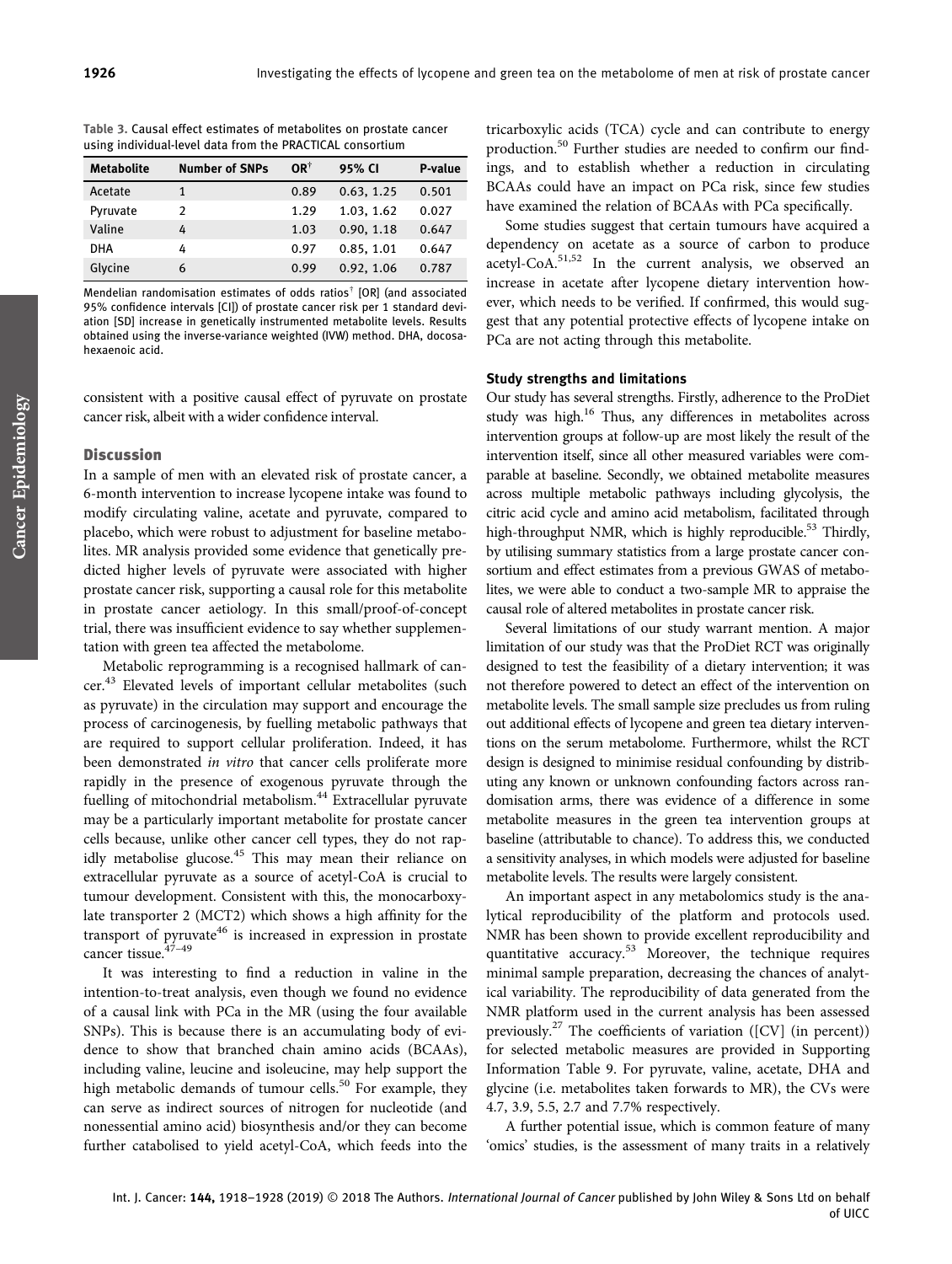small number of samples. Not considering the possible effect of multiple testing can greatly increase the probability of false positives (Type I errors), whilst an overly conservative approach may result in low statistical power to detect true positive signals (47). We used a multiple testing correction based on PCA to reduce false positives, as has been done previously (46).

We were unable to fully rule out the possibility of pleiotropy in the association between pyruvate and prostate cancer due to the limited number of genetic instruments currently available for pyruvate.

# Conclusions

In summary, our results suggest that in men with elevated prostate cancer risk, increasing dietary lycopene may result in changes in circulating levels of valine, acetate, pyruvate, diacylglycerol and docosahexaenoic acid. Our results provide

### References

- 1. Ferlay JSI, Ervik M, Dikshit R, et al. GLOBOCAN 2012 v1.0, cancer incidence and mortality worldwide: IARC CancerBase no. 11, Lyon, France: International Agency for Research on Cancer (IARC), 2013.
- Sonn GA, Aronson W, Litwin MS. Impact of diet on prostate cancer: a review. Prostate Cancer Prostatic Dis 2005;8:304–10.
- 3. Chan JM, Gann PH, Giovannucci EL. Role of diet in prostate cancer development and progression. J Clin Oncol 2005;23:8152–60.
- 4. Stacewicz-Sapuntzakis M, Borthakur G, Burns JL, et al. Correlations of dietary patterns with prostate health. Mol Nutr Food Res 2008;52:114–30.
- 5. Anderson RF, Fisher LJ, Hara Y, et al. Green tea catechins partially protect DNA from (.)OH radical-induced strand breaks and base damage through fast chemical repair of DNA radicals. Carcinogenesis 2001;22:1189–93.
- 6. Di Mascio P, Kaiser S, Sies H. Lycopene as the most efficient biological carotenoid singlet oxygen quencher. Arch Biochem Biophys 1989;274:532–8.
- 7. Holzapfel NP, Holzapfel BM, Champ S, et al. The potential role of lycopene for the prevention and therapy of prostate cancer: from molecular mechanisms to clinical evidence. Int J Mol Sci 2013;14: 14620–46.
- 8. Connors SK, Chornokur G, Kumar NB. New insights into the mechanisms of green tea catechins in the chemoprevention of prostate cancer. Nutr Cancer 2012;64:4–22.
- 9. Etminan M, Takkouche B, Caamano-Isorna F. The role of tomato products and lycopene in the prevention of prostate cancer: a meta-analysis of observational studies. Cancer Epidemiol Biomarkers Prev 2004;13:340–5.
- 10. Chen P, Zhang W, Wang X, et al. Lycopene and risk of prostate cancer: a systematic review and meta-analysis. Medicine (Baltimore) 2015;94: e1260.
- 11. Ilic D, Forbes KM, Hassed C. Lycopene for the prevention of prostate cancer. Cochrane Database Syst Rev 2011, (11). [https://doi.org/10.](https://doi.org/10.1002/14651858) [1002/14651858.](https://doi.org/10.1002/14651858) Art. No.: CD008007.
- 12. Zheng J, Yang B, Huang T, et al. Green tea and black tea consumption and prostate cancer risk:

an exploratory meta-analysis of observational studies. Nutr Cancer 2011;63:663–72.

- 13. Lin YW, Hu ZH, Wang X, et al. Tea consumption and prostate cancer: an updated meta-analysis. World J Surg Oncol 2014;12:38.
- 14. Fewell Z, Davey Smith G, Sterne JA. The impact of residual and unmeasured confounding in epidemiologic studies: a simulation study. Am J Epidemiol 2007;166:646–55.
- 15. Kipnis V, Midthune D, Freedman L, et al. Bias in dietary-report instruments and its implications for nutritional epidemiology. Public Health Nutr 2002;5(6A):915–23.
- 16. Lane AJ, Er V, Knl A, et al. ProDiet: a phase II randomized placebo-controlled trial of green tea Catechins and lycopene in men at increased risk of prostate cancer. Cancer Prev Res 2018; 11(11):1–10.
- 17. Lawlor DA, Harbord RM, Sterne JA, et al. Mendelian randomization: using genes as instruments for making causal inferences in epidemiology. Stat Med 2008;27:1133–63.
- 18. Davey Smith G, Hemani G. Mendelian randomization: genetic anchors for causal inference in epidemiological studies. Hum Mol Genet 2014; 23(R1):R89–98.
- 19. Wurtz P, Wang Q, Kangas AJ, et al. Metabolic signatures of adiposity in young adults: Mendelian randomization analysis and effects of weight change. PLoS Med 2014;11:e1001765.
- 20. Holmes MV, Ala-Korpela M, Smith GD. Mendelian randomization in cardiometabolic disease: challenges in evaluating causality. Nat Rev Cardiol 2017;14:577–90.
- 21. Wang Q, Holmes MV, Davey Smith G, et al. Genetic support for a causal role of insulin resistance on circulating branched-chain amino acids and inflammation. Diabetes Care 2017;40:1779–86.
- 22. Do R, Willer CJ, Schmidt EM, et al. Common variants associated with plasma triglycerides and risk for coronary artery disease. Nat Genet 2013; 45:1345–52.
- 23. Kettunen J, Tukiainen T, Sarin AP, et al. Genome-wide association study identifies multiple loci influencing human serum metabolite levels. Nat Genet 2012;44:269–76.

some evidence that pyruvate may be causally related to prostate cancer risk and warrants investigation.

# Acknowledgements

This work has been supported by Cancer Research UK (CRUK) (ref: C11046/A10052) and the UK National Institute for Health Research (NIHR) Health Technology Assessment (HTA) Programme, HTA 96/20/ 99; ISRCTN20141297. Further information available at: http://www.bris.ac. uk/social-community-medicine/projects/protect/. RAB is funded by a Wellcome Trust 4-year studentship (WT099874MA). RCR is funded by CRUK (grant number: C18281/A19169). EEV is funded by an RD Lawrence Fellowship from Diabetes UK (grant number: 17/0005587). RMM is supported by CRUK (C18281/A19169). RB, DDSF, RCR, EEV, CA, MAK and RMM work in a Unit that receives funds from the University of Bristol and the UK Medical Research Council (MC\_UU\_12013/1, MC\_UU\_12013/5). AL and CM work in a unit that receives [National Institute for Health Research](http://www.nihr.ac.uk/funding-and-support/funding-to-support-research/funding-to-support-research-in-the-nhs/ctu-support-funding.htm) [CTU Support Funding](http://www.nihr.ac.uk/funding-and-support/funding-to-support-research/funding-to-support-research-in-the-nhs/ctu-support-funding.htm). PW is supported by the Academy of Finland (312476 and 312477) and the Novo Nordisk Foundation (15998). MAK was supported by the Sigrid Juselius Foundation, Finland.

- 24. Teslovich TM, Musunuru K, Smith AV, et al. Biological, clinical and population relevance of 95 loci for blood lipids. Nature 2010;466:707–13.
- 25. Illig T, Gieger C, Zhai G, et al. A genome-wide perspective of genetic variation in human metabolism. Nat Genet 2010;42:137–41.
- 26. Petersen AK, Zeilinger S, Kastenmuller G, et al. Epigenetics meets metabolomics: an epigenome-wide association study with blood serum metabolic traits. Hum Mol Genet 2014;23: 534–45.
- 27. Kettunen J, Demirkan A, Wurtz P, et al. Genomewide study for circulating metabolites identifies 62 loci and reveals novel systemic effects of LPA. Nat Commun 2016;7:11122.
- 28. Pierce BL, Burgess S. Efficient design for Mendelian randomization studies: subsample and 2-sample instrumental variable estimators. Am J Epidemiol 2013;178:1177–84.
- 29. The Institute of Cancer Research. Welcome to PRACTICAL, London: The Institute of Cancer Research, 2017. [http://practical.icr.ac.uk/blog/.](http://practical.icr.ac.uk/blog/)
- 30. Lane JA, Donovan JL, Davis M, et al. Active monitoring, radical prostatectomy, or radiotherapy for localised prostate cancer: study design and diagnostic and baseline results of the ProtecT randomised phase 3 trial. Lancet Oncol 2014;15:1109–18.
- 31. Lane A, Metcalfe C, Hamdy FC, et al. Prostate and Diet Study: Protocol v1:3. 2010. [https://core.](https://core.ac.uk/download/pdf/73984079.pdf) [ac.uk/download/pdf/73984079.pdf](https://core.ac.uk/download/pdf/73984079.pdf). In press.
- 32. Bingham SA, Welch AA, McTaggart A, et al. Nutritional methods in the European prospective investigation of cancer in Norfolk. Public Health Nutr 2001;4:847–58.
- 33. Craft N. Carotenoid reversedd-phase highperformance liquid chromatography methods: reference compendium. Methods Enzymol 1992;213: 185–205.
- 34. Stalmach A, Troufflard S, Serafini M, et al. Absorption, metabolism and excretion of Choladi green tea flavan-3-ols by humans. Mol Nutr Food Res 2009;53(Suppl 1):S44–53.
- 35. Soininen P, Kangas AJ, Wurtz P, et al. Highthroughput serum NMR metabonomics for costeffective holistic studies on systemic metabolism. Analyst 2009;134:1781–5.

Int. J. Cancer: 144, 1918-1928 (2019) © 2018 The Authors. International Journal of Cancer published by John Wiley & Sons Ltd on behalf of UICC